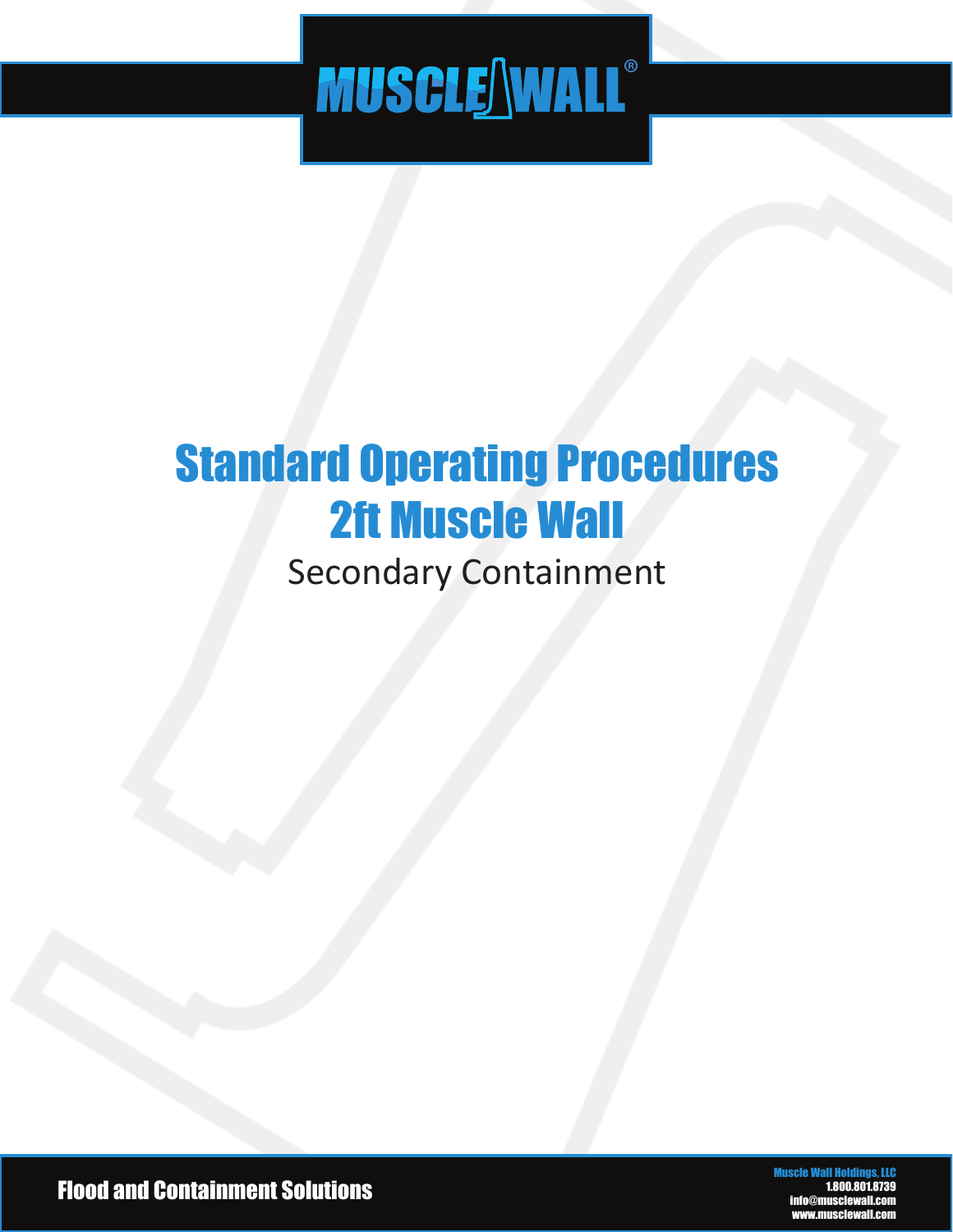### Standard Operating Procedures **PAII QAI FAMINI DEL CONTRESPONDEN**

#### Table of Contents



Flood and Containment Solutions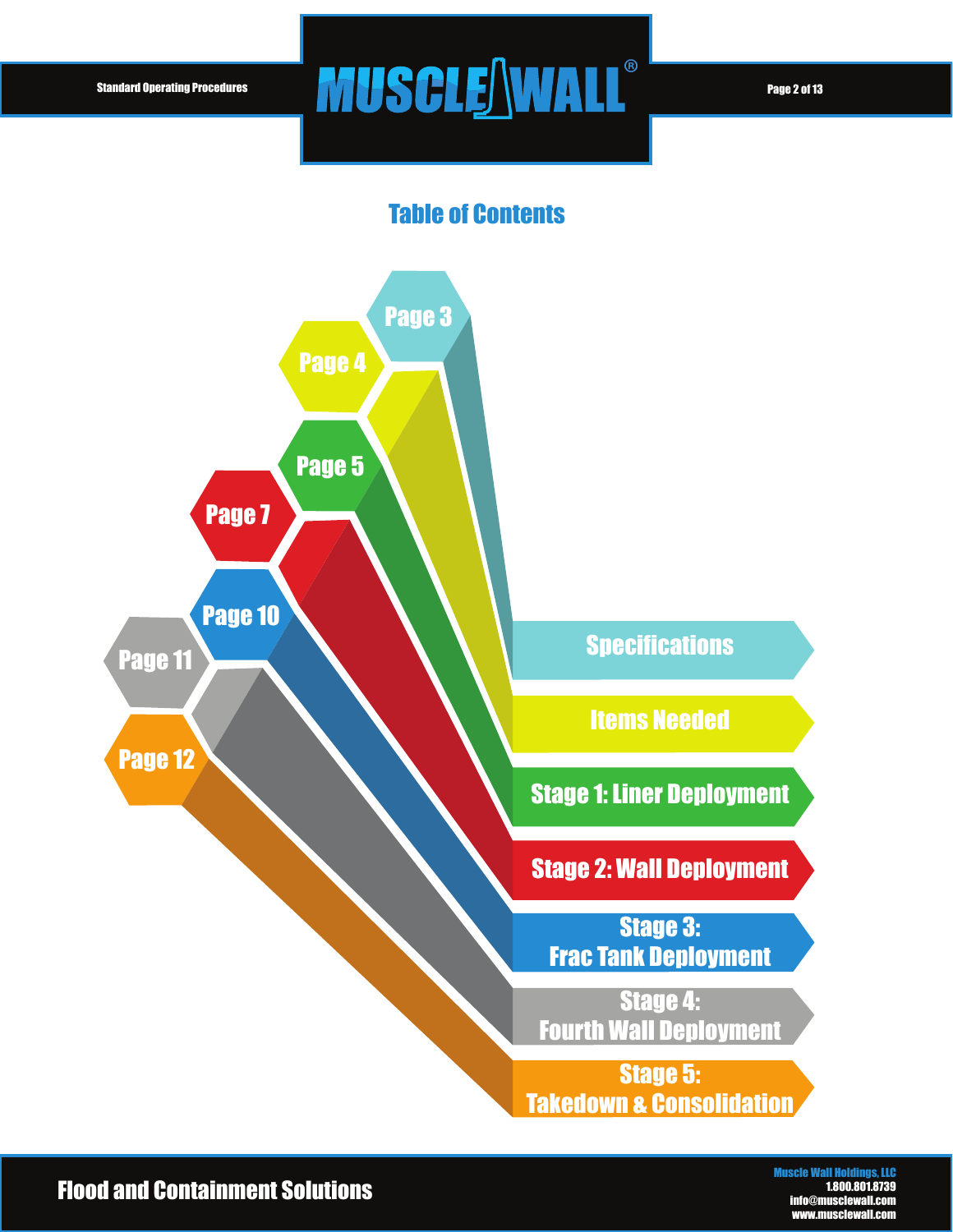### Standard Operating Procedures **PAIISAIF NAIA II<sup>®</sup> Page 3 of 13**

#### **Specifications**



#### Flood and Containment Solutions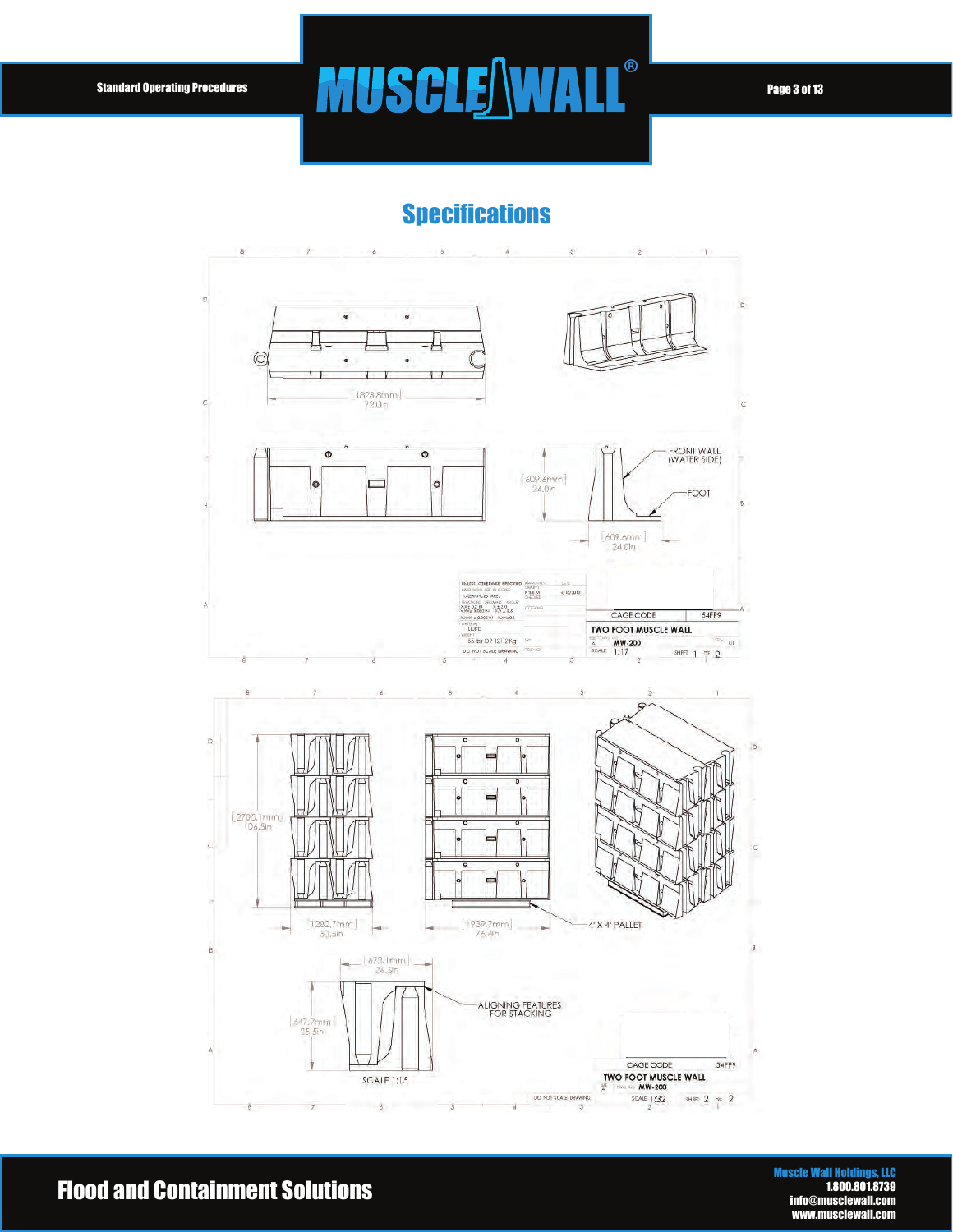### Standard Operating Procedures **PAII QAI FAMINI DEL CONTRESPONDEN**

#### Items Needed

- Shovel
- 200ft Measuring Tape
- Marking Paint
- 2 Sledge Hammers
- 10 Sand Bags for every Section of Muscle Wall
- Gloves
- 2 Razor Knives
- 500-1000ft of String
- Trash Pump
- Fork Lift
- Lifting Dolly
- Gorilla Tape















#### Flood and Containment Solutions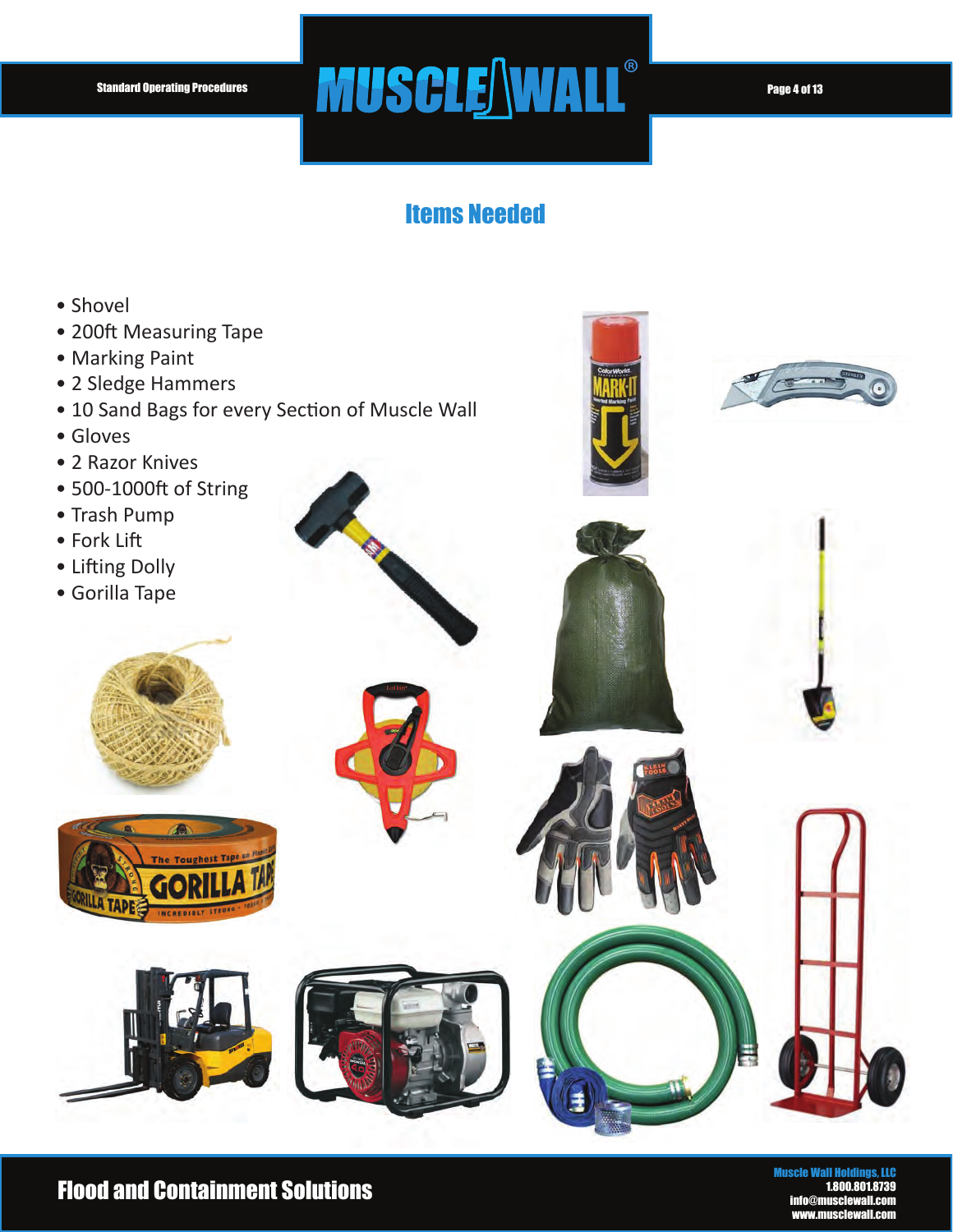## Standard Operating Procedures **PAII QAI FAMIAI I**<sup>®</sup>

Stage 1

## Liner Deployment

#### Step 1

Mark the dimensions for the containment to insure that everything is squared up when laying the liner and installing the walls. Failing to do so could cause massive problems later on in the deployment.



#### **Step 2**

Roll out the felt liner down the center of the containment area. When dealing with larger containments it is ideal to put a thick metal pole through the roll, attach chains to both sides, and pull slowly with a tractor.



#### Step 3

Line multiple people down the entire roll of felt liner and spread it out so that the edges lay flat right at the marked dimensions of where the toe of the walls will go.

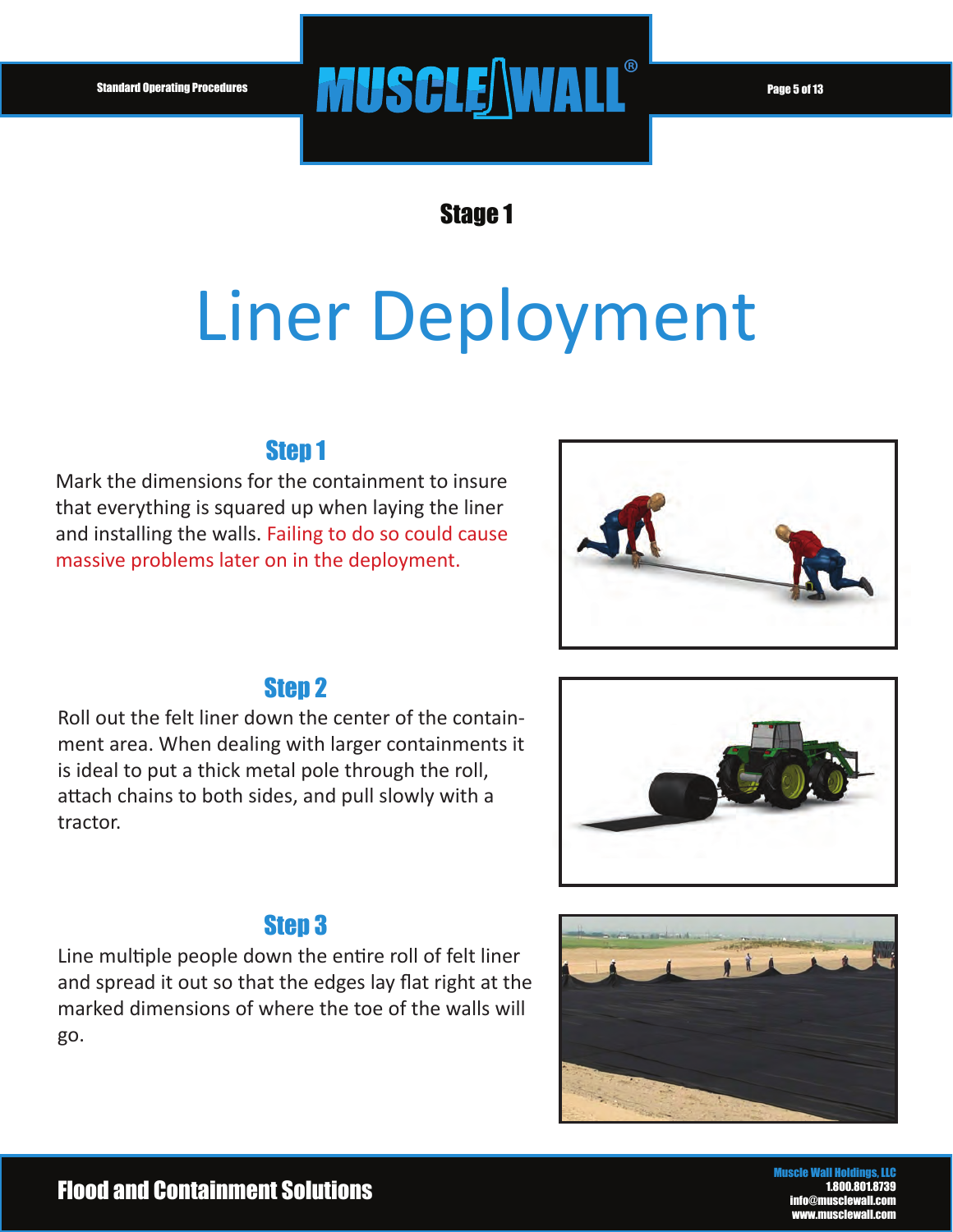### Standard Operating Procedures **PAII QAI FAMIAI I**<sup>®</sup>

#### Step 4

Roll out the containment liner down the center of the felt liner. When dealing with larger containments it is ideal to put a thick metal pole through the roll, attach chains to both sides, and pull slowly with a tractor.



#### Step 5

Line multiple people down the entire roll of containment liner and spread it out so that the entire liner is flat on the ground. The felt liner should not be visible at all once the containment liner is fully spread out.



#### Step 6

Fold the edges of the containment liner within the pre-marked containment dimensions providing room for the walls to be set. Secure with sand bags so the wind can't get under it and lift it up.

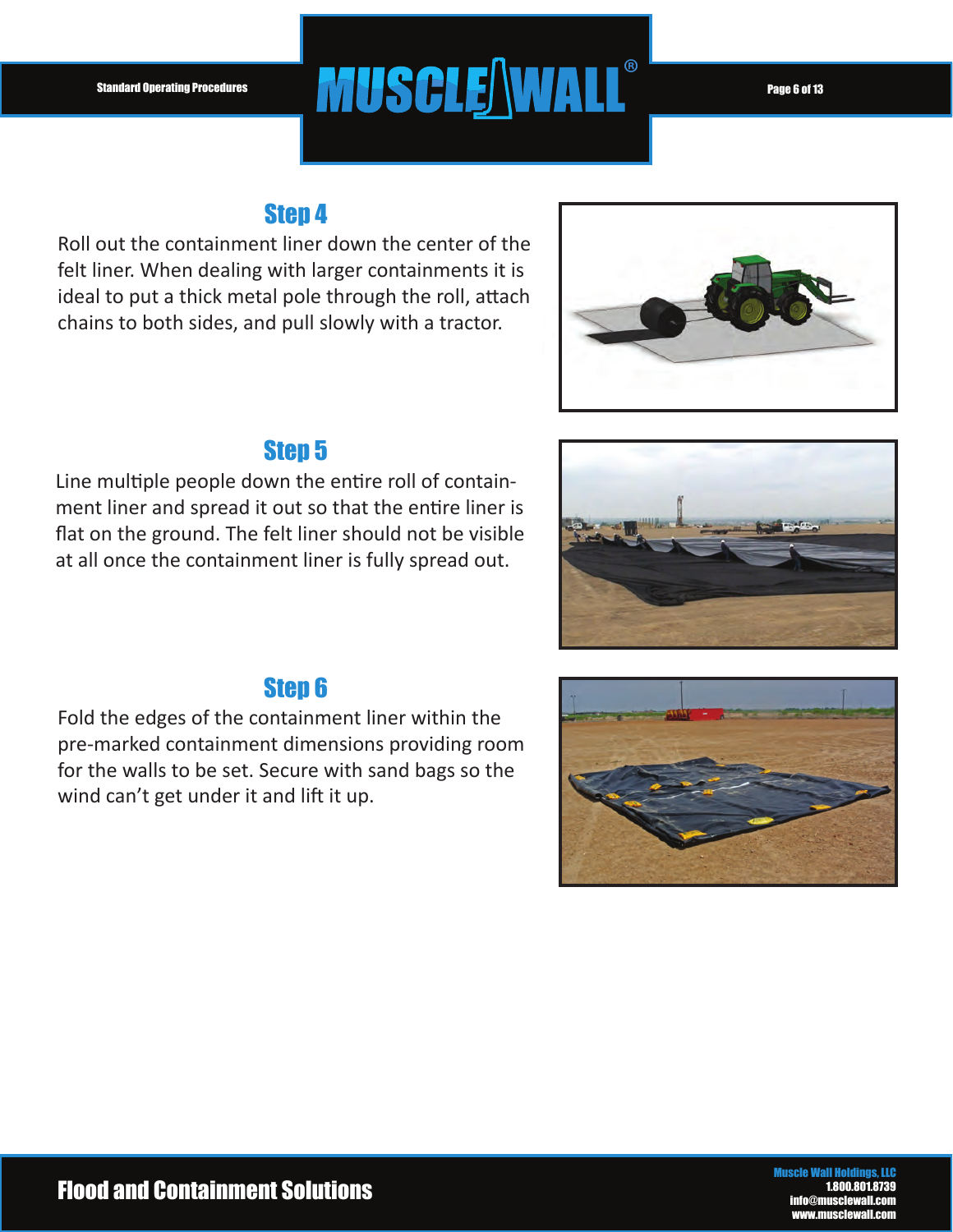### Standard Operating Procedures **PAII QAI FAMINI "**Page 7 of 13

Stage 2

## Wall Deployment

#### Step 1

Unload trailer with forklift and strategically place the bundles throughout area for deployment.



#### Step 2

Always remove the upside-down wall first. One person on each side lifts the wall up, freeing the securing pegs, then lowers the wall to a comfortable carrying position. Dropping the Muscle Wall could cause damage and/or personal injury. Handle with care.



#### Step 3

When removing the right-side up wall one person stands on each side, slides the wall to the edge, and lowers the wall to a comfortable carrying position.

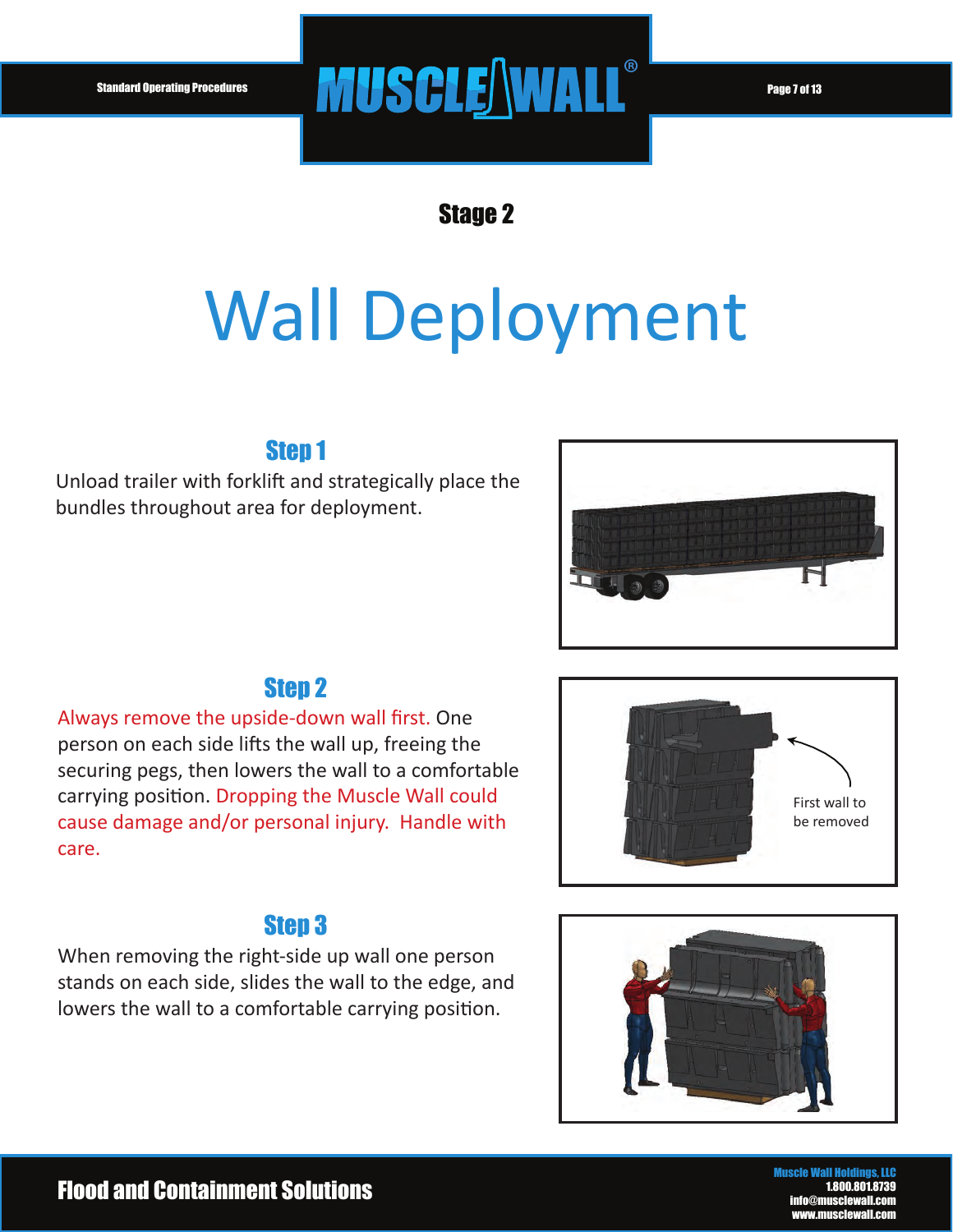### Standard Operating Procedures **PAIISAIF NAIA II**®

#### Step 4

One person on each side of the Muscle Wall raises it and rests it on top of the connecting wall until ready to slide into place. Once ready, connect the coupler system and allow the wall to slide into place. Be sure to exercise proper lifting techniques and to keep hands free of the joint while the Muscle Wall is sliding into place.

#### Step 5

One person raises the corner piece and rests the bottom of it on top of the connecting wall until ready to attach. Once ready, connect the coupler system and allow the corner to slide into place.







Leave one of the sides of the containment open to allow for the frac tanks to be installed inside.



#### **Step 7**

Begin filling the walls with water using the trash pump. Insure that all of the bung plugs are screwed on tight so the walls do not leak.

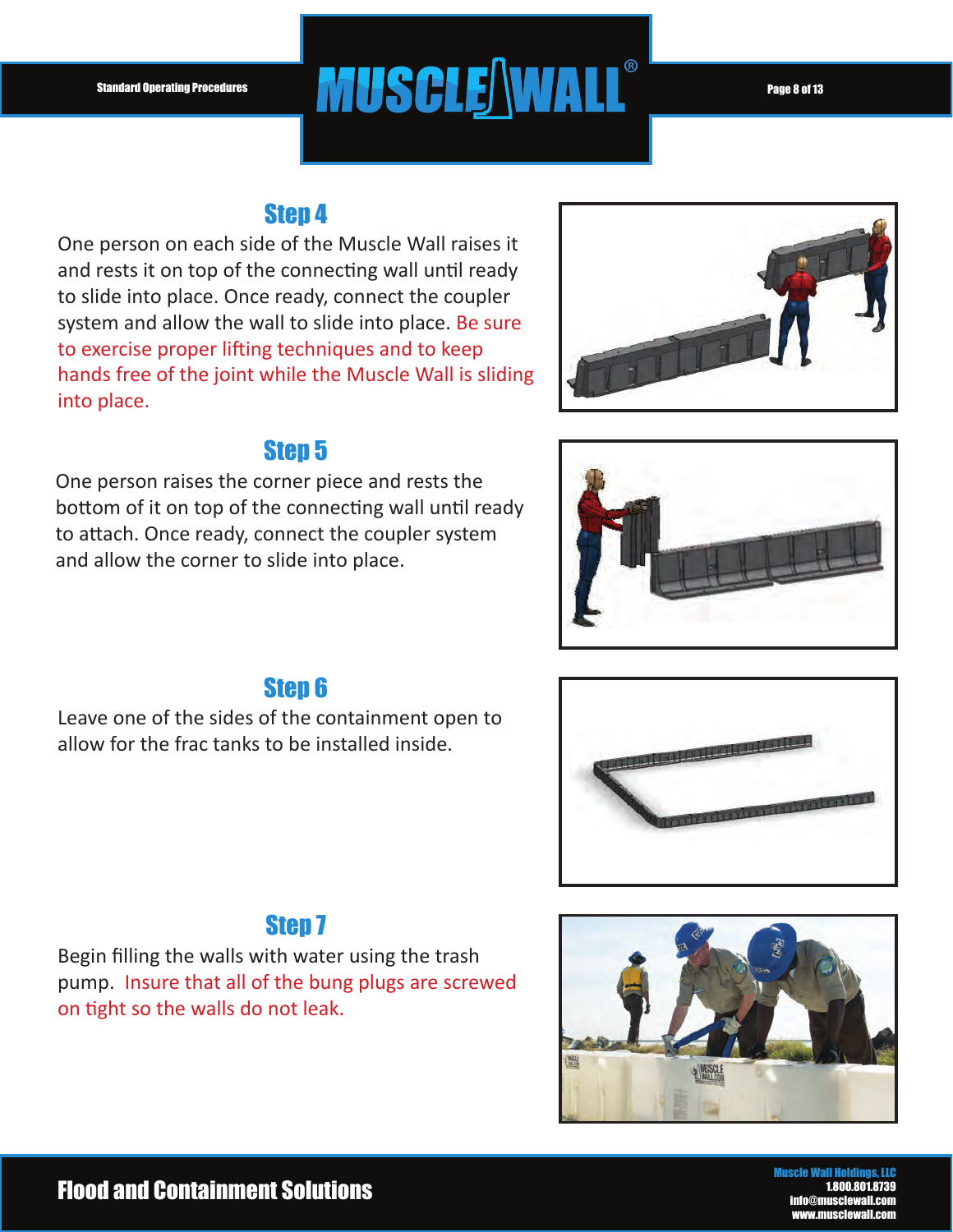## Standard Operating Procedures **PAII QAI FAMIAI I**<sup>®</sup>

#### Step 8

Feed the straps into the closest holes to the join of the Muscle Wall from the outside of the containment. Don't tighten straps for now.



#### Step 9

Unfold the containment liner and pull it up and over the three finished walls. Do not pull liner too tight as this may be cause tenting which may lead to rips or tears. Leave the liner for the fourth wall flat on the ground to allow the frac tanks to be rolled in.

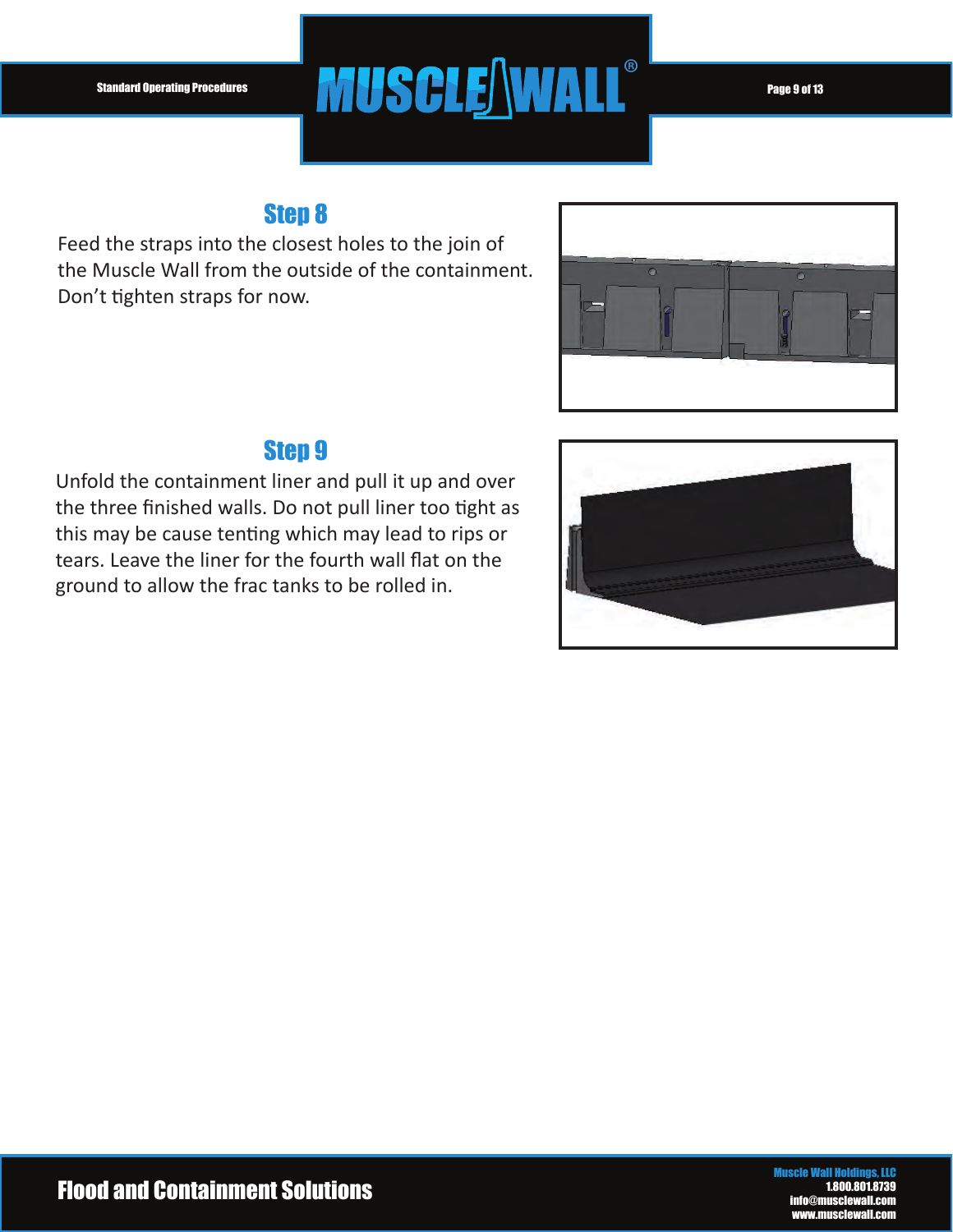### Standard Operating Procedures **Page 10 of 13**

Stage 3

## Frac Tank Deployment

#### Step 1

Lay a strip of liner or felt on top of the containment liner where the frac tank will be positioned for more protection. Secure with sandbags.





#### Step 2

Back the frac tanks into position inside the containment. Exercise caution while positioning the frac tank on the liner so as to not puncture the liner.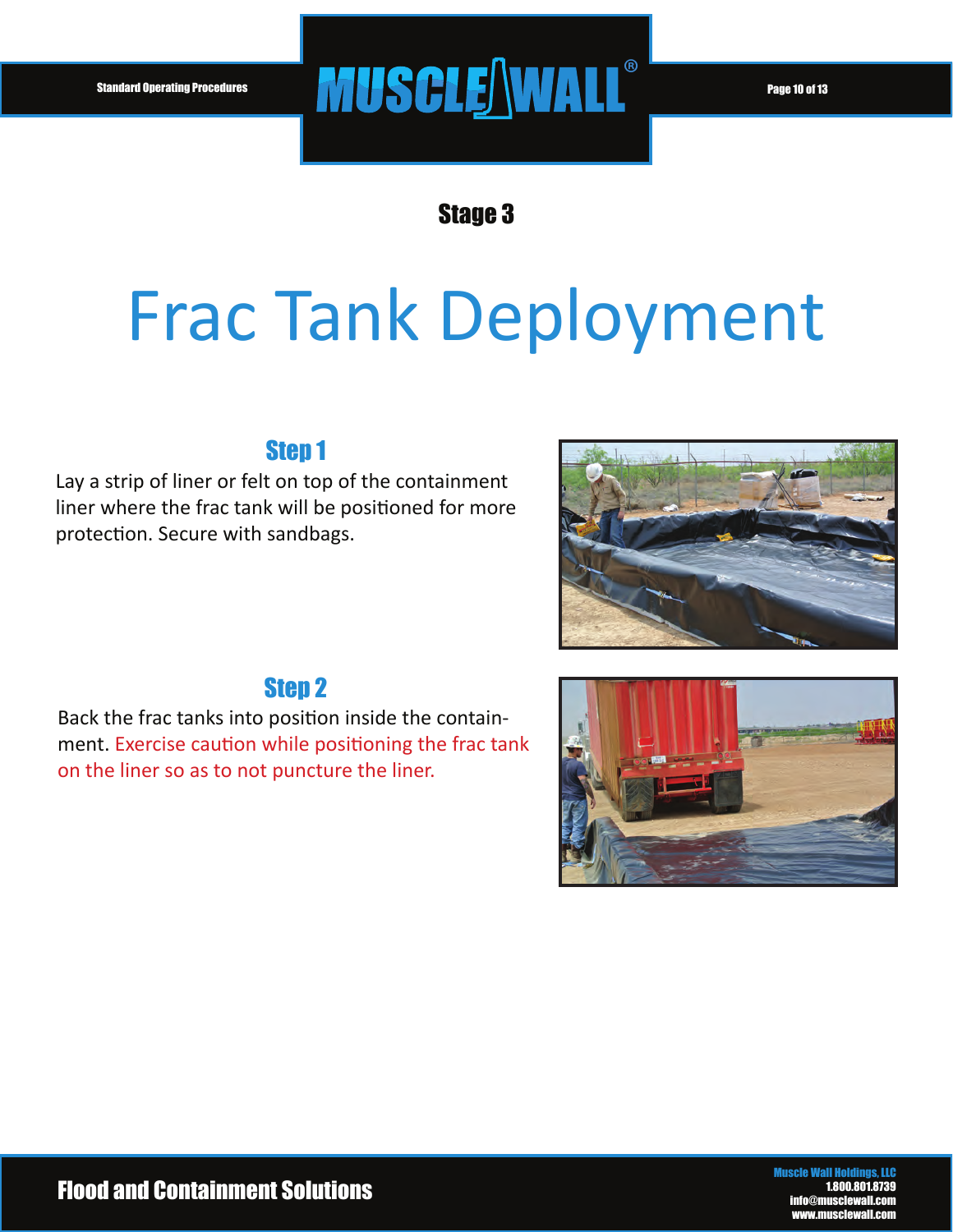### Standard Operating Procedures **Page 11 of 13 April 19 April 19 April 19 April 19 April 19 April 19 April 19 April 1**

Stage 4

## Fourth Wall Deployment

#### Step 1

Start with one of the remaining corners and connect the walls working to the other corner. Connect the last corner as the last piece of the containment. Refer to steps 4 and 5 of Stage 2 for proper wall installation instructions.



#### Step 2

Begin filling the last row of walls with water using the trash pump. Insure that all of the bung plugs are screwed on tight so the walls do not leak.



#### Step 3

Unfold the 4th side of the containment liner and pull it up and over the last wall. Do not pull liner too tight as this may be cause tenting which may lead to rips or tears.

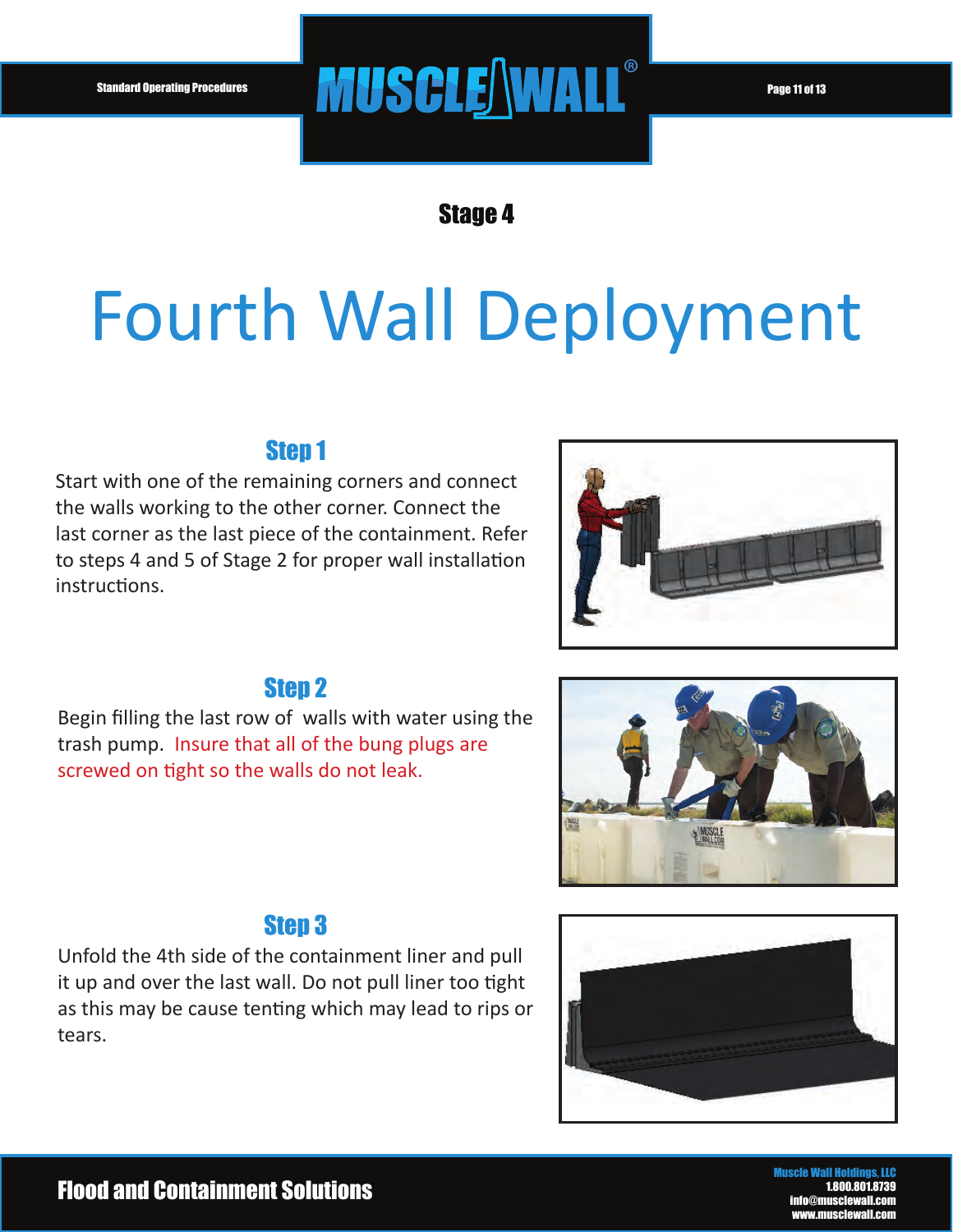### Standard Operating Procedures **PAIISAIE NAIA II<sup>®</sup> Page 12of 13**

#### Step 4

Secure the liner by cutting a small horizontal slit in the liner, pulling the safety strap through, and ratcheting it down.



#### Stage 5

## Takedown & Consolidation

#### Step 1

Disconnect straps, roll up, and place in a storage container. Remove liner from the wall and fold for future installations. Properly dispose of any contaminated sand and/or sand bags.



#### Step 2

Empty the Muscle Wall by using the bung wrench to unscrew the bung plugs on the backside of each wall. Place bung plugs in a secure location where they wont be lost or broken. The trash pump can also be used to pump the water out of the walls.connection.